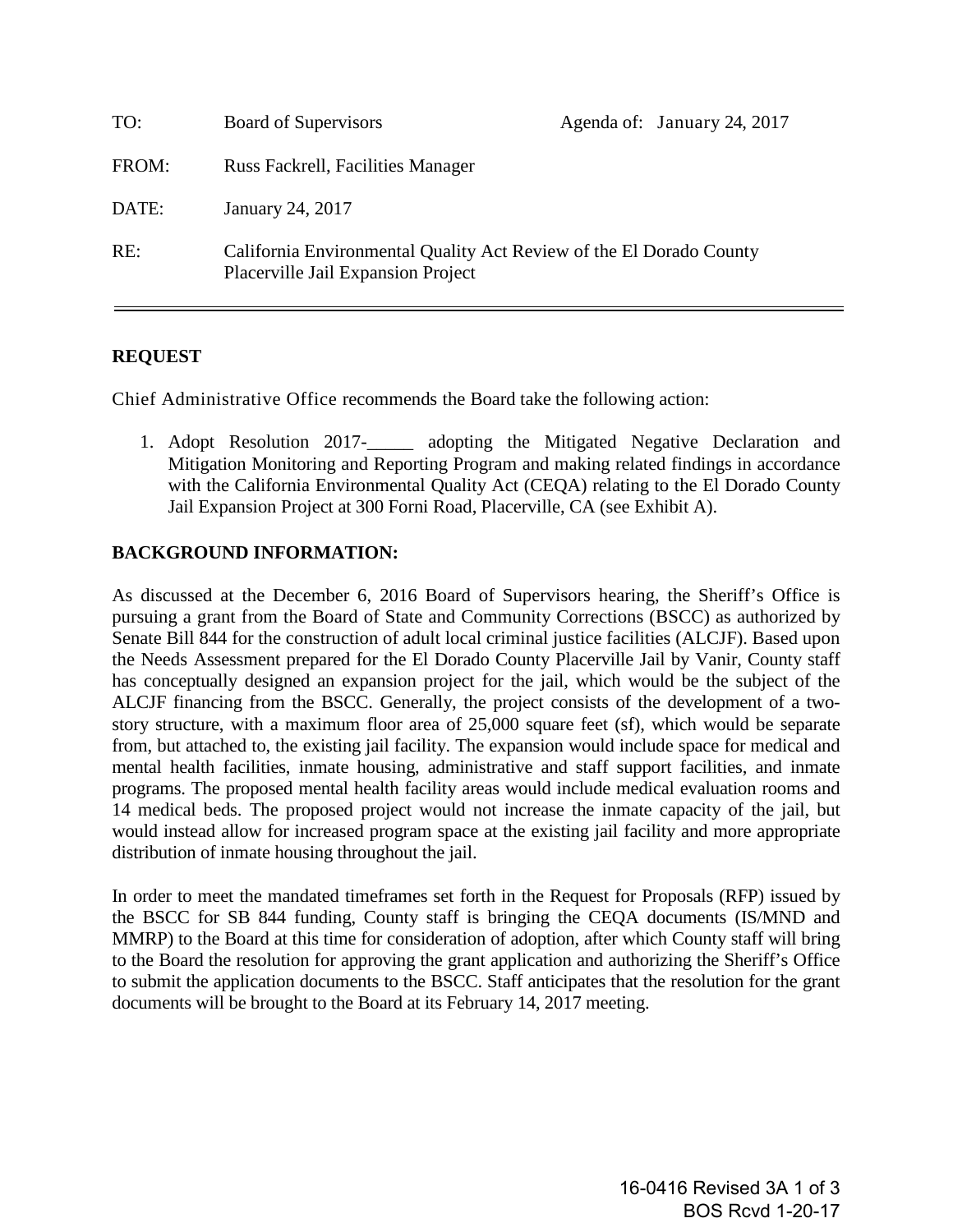#### **DISCUSSION:**

#### **Environmental Review**

The RFP issued by the BSCC requires compliance with the California Environmental Quality Act (CEQA) as part of the grant application. CEQA compliance is among the factors considered by BSCC for funding preference, and is listed in the "Readiness to Proceed" section of the RFP. Consequently, the County retained Raney Planning and Management, Inc. to prepare an Initial Study environmental checklist, consistent with Appendix G of the CEQA Guidelines, to determine the appropriate level of environmental review for the proposed project. Based upon the Initial Study checklist, the County determined that the appropriate CEQA document is a Mitigated Negative Declaration for the following reasons. The Initial Study identifies certain potentially significant effects, but there is no substantial evidence, in light of the whole record before the agency, that the project as mitigated may have a significant effect on the environment. More specifically, potentially significant impacts were identified for aesthetics, biological resources, cultural resources, geology and soils, hydrology and water quality, and noise. However, the Initial Study/Mitigated Negative Declaration (IS/MND) includes feasible, fully enforceable mitigation measures to reduce all impacts to a less-than-significant level.

The County released a Notice of Intent to Adopt a Mitigated Negative Declaration (NOI) using the following method: publication of NOI in the Mountain Democrat on December 12, 14 & 16, 2016. Although the project is not considered to be of statewide, regional, or areawide significance, pursuant to CEQA Guidelines Section 15206, the County also decided to submit the IS/MND to the State Clearinghouse for state agency review. The 30-day review period extended from December 13, 2016 to January 11, 2017. One comment letter was received from the Central Valley Regional Water Quality Control Board (CVRWQCB). The letter, dated December 23, 2016, is the agency's standard letter and does not specifically address the Jail Expansion IS/MND. The proposed project's compliance with the CVRWQCB's Phase II MS4 permit is addressed in the Hydrology and Water Quality section of the IS/MND.

In compliance with CEQA Guidelines Section 15097, a Mitigation Monitoring and Reporting Program (MMRP) has been prepared for the project. The CEQA Resolution attached to this staff report recommends that the Board of Supervisors adopt the IS/MND and related MMRP for the Jail Expansion project.

#### **Tribal Consultation**

Consistent with Public Resources Code Section 20180.3.1(a), prior to the release of the IS/MND for public review, the County sent notification regarding the proposed project to tribes that are traditionally and culturally affiliated with the geographic area of the proposed project and that previously requested the County to provide formal notification of proposed projects in their geographic area. Two tribes, Wilton Rancheria and Shingle Springs Rancheria, responded to the County's notification and requested formal consultation on the proposed project. Subsequently, the County contacted both tribes to initiate a consultation meeting. To date, only the Shingle Springs Rancheria has responded to the County's invitation. The County met with Shingle Springs Rancheria on January 5, 2017 to discuss the project, the CEQA process, and the